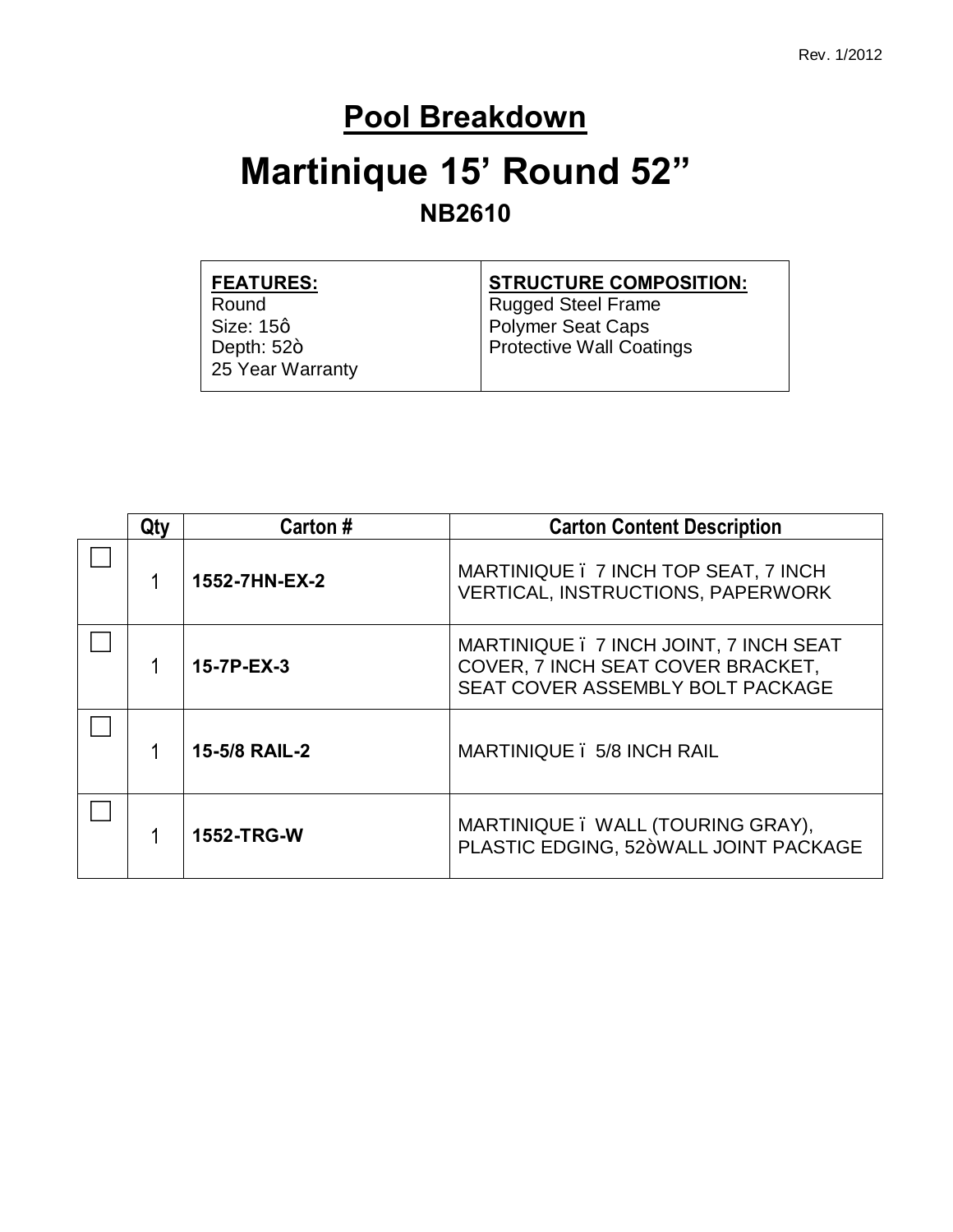### **Carton Breakdown**

# **Martinique 15' Round 52"**

#### **NB2610**

| Key#                                                       | Qty | Item#                               | Mfg Part # | <b>Part Description</b>                                         |  |  |
|------------------------------------------------------------|-----|-------------------------------------|------------|-----------------------------------------------------------------|--|--|
| <b>FRAME CARTON # 1552-7HN-EX-2</b>                        |     |                                     |            |                                                                 |  |  |
| 1                                                          | 10  | <b>NBP1050</b>                      | 1174EX     | 7in Top Seat L=1444 (56-7/8+) 15ft                              |  |  |
| $\overline{2}$                                             | 10  | <b>NBP1053</b>                      | 2374EX     | 7in Vertical (52+High)                                          |  |  |
|                                                            | 1   |                                     | 0022       | Warranty                                                        |  |  |
|                                                            | 1   |                                     | 0023       | <b>Safety Decals</b>                                            |  |  |
| ---                                                        | 1   |                                     | 0024       | Parts List + Frame Instruction                                  |  |  |
|                                                            | 1   |                                     | 0025       | <b>Safety Booklet</b>                                           |  |  |
|                                                            | 1   |                                     | 0001       | <b>Round Instruction Manual</b>                                 |  |  |
|                                                            |     | <b>FRAME CARTON # 15-5/8 RAIL-2</b> |            |                                                                 |  |  |
| 3                                                          | 20  | <b>NBP1025</b>                      | 1615       | 5/8in Rail L=1431mm (56-3/8+)                                   |  |  |
|                                                            |     | <b>FRAME CARTON #15-7P-EX-3</b>     |            |                                                                 |  |  |
| $\overline{4}$                                             | 10  | <b>NBP1061</b>                      | 2176       | 7in Resin Joint - Upper                                         |  |  |
| 5                                                          | 10  | <b>NBP1062</b>                      | 2276       | 7in Resin Joint - Lower                                         |  |  |
| 6                                                          | 10  | <b>NBP1064</b>                      | 2475EX     | 7in Seat Cover - Inside                                         |  |  |
| $\overline{7}$                                             | 10  | <b>NBP1065</b>                      | 2476EX     | <b>7in Seat Cover - Outside</b>                                 |  |  |
| 8                                                          | 1   | <b>NBP1111</b>                      | 0341       | SEAT COVER ASSEMBLY BOLT PACKAGE<br>#12 Sheet Metal Screw (120) |  |  |
| <b>WALL CARTON #1552-TRG-W</b>                             |     |                                     |            |                                                                 |  |  |
| $9\,$                                                      | 1   | PC5215                              | 52+Wall    | <b>Touring Gray Wall</b>                                        |  |  |
| 10                                                         | 11  | <b>NL107</b>                        | 8100       | <b>Plastic Edging</b>                                           |  |  |
| 52" Wall Joint Bolt Package (Part # 0113, Order # NBP1021) |     |                                     |            |                                                                 |  |  |
| 3                                                          | 26  | <b>NBP1021</b>                      | 0513*      | 1/ <sub>4</sub> +x 1/ <sub>2</sub> +Truss Head Screw            |  |  |
| 3                                                          | 51  | <b>NBP1021</b>                      | 0411*      | 1/ <sub>4</sub> +Reinforcing Washer                             |  |  |
| 3                                                          | 26  | <b>NBP1021</b>                      | 0611*      | $1/4 + N$ ut                                                    |  |  |

\*These part # of are not available to purchase separately. They must be purchased as the Wall Joint Bolt Package, Order # NBP1021